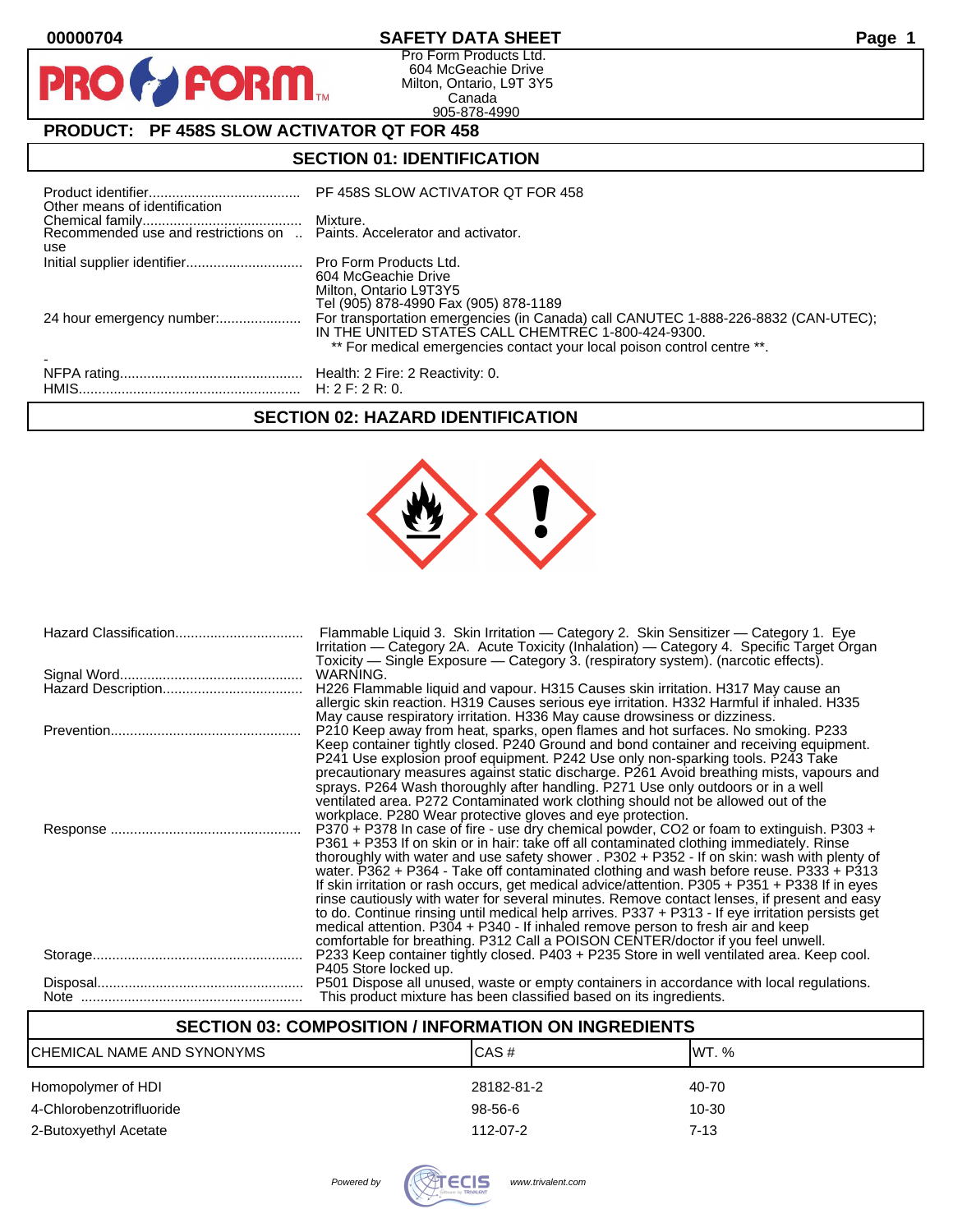#### **SECTION 03: COMPOSITION / INFORMATION ON INGREDIENTS**

Light aromatic naphtha\* 1-5

<<The actual concentration(s) withheld as a trade secret>> .

\*Light aromatic naphtha (64742-95-6) contains: \*

1,2,4-trimethylbenzene (<32%), Cumene (<1.1%), and xylene (<2.2%)

#### **SECTION 04: FIRST-AID MEASURES**

|                                      | If inhaled, remove to fresh air. If not breathing, give artificial respiration. If breathing is<br>difficult, give oxygen, obtain medical attention.                                                                                                                                                                                                                                                                                                  |
|--------------------------------------|-------------------------------------------------------------------------------------------------------------------------------------------------------------------------------------------------------------------------------------------------------------------------------------------------------------------------------------------------------------------------------------------------------------------------------------------------------|
|                                      | If ingestion is suspected, contact physician or poison control center immediately. Do not<br>induce vomiting. Rinse mouth with water. If spontaneous vomiting occurs have victim lean                                                                                                                                                                                                                                                                 |
|                                      | forward with head down to prevent aspiration of fluid into the lungs. Never give anything by<br>mouth to an unconscious person.                                                                                                                                                                                                                                                                                                                       |
|                                      | Remove all contaminated clothing and immediately wash the exposed areas with copious<br>amounts of water for a minimum of 30 minutes or up to 60 minutes for critical body areas. If<br>irritation persists, seek medical attention.                                                                                                                                                                                                                  |
|                                      | In case of contact, immediately flush eyes, keeping eyelids open, with plenty of water for at<br>least 15 minutes. Check for and remove any contact lenses, if safe and easy to do so.<br>Obtain medical attention.                                                                                                                                                                                                                                   |
| Most important symptoms and effects, | Harmful if swallowed, in contact with skin or if inhaled. Causes skin and eye irritation.                                                                                                                                                                                                                                                                                                                                                             |
| whether acute or delayed             | Symptoms may include stinging, tearing, redness, swelling, and blurred vision. Can cause<br>skin sensitization. May cause respiratory irritation. Vapors have a narcotic effect and may                                                                                                                                                                                                                                                               |
|                                      | cause headache, fatigue, dizziness and nausea.<br>In all cases, if irritation persists seek medical attention. Eye: stain for evidence of corneal<br>injury. If cornea is burned, instill antibiotic steroid preparation frequently. Workplace                                                                                                                                                                                                        |
|                                      | vapours have produced reversible corneal epithelial edema impairing vision. Skin: this<br>compound is a known skin sensitizer. Treat symptomatically as for contact dermatitis or<br>thermal burns. If burned, treat as thermal burn. Ingestion: treat symptomatically. There is                                                                                                                                                                      |
|                                      | no specific antidote. Inducing vomiting is contraindicated because of the irritating nature of<br>this compound. Contains a respiratory sensitizer $\mathcal Q$ <0.1%. An individual having a skin or<br>pulmonary sensitization reaction to this material should be removed from exposure to any<br>isocyanate. In the event of an incident involving this product ensure that medical authorities<br>are provided a copy of this safety data sheet. |

#### **SECTION 05: FIRE-FIGHTING MEASURES**

| Suitable and unsuitable extinguishing                                                                  | Dry chemical. Carbon dioxide. Foam. In cases of larger fires, water spray should be used.                                                                                                                                                                                                                                                                                                                                                                                                                                                                                                                             |
|--------------------------------------------------------------------------------------------------------|-----------------------------------------------------------------------------------------------------------------------------------------------------------------------------------------------------------------------------------------------------------------------------------------------------------------------------------------------------------------------------------------------------------------------------------------------------------------------------------------------------------------------------------------------------------------------------------------------------------------------|
| media                                                                                                  | Do not use water in a jet.                                                                                                                                                                                                                                                                                                                                                                                                                                                                                                                                                                                            |
| Specific hazards arising from the                                                                      | Thermal decomposition products are toxic. May include: Oxides of carbon (CO, CO2).                                                                                                                                                                                                                                                                                                                                                                                                                                                                                                                                    |
| hazardous product, such as the nature of                                                               | Oxides of nitrogen. Hydrogen cyanide. Isocyanates. Smoke. Other potentially toxic fumes.                                                                                                                                                                                                                                                                                                                                                                                                                                                                                                                              |
| any hazardous combustion products<br>Special protective equipment and<br>precautions for fire-fighters | Firefighter should be equipped with self-contained breathing apparatus and full protective<br>clothing to protect against potentially toxic and irritating fumes. Solvent vapours may be<br>heavier than air and may build up and travel along the ground to an ignition source, which<br>may result in a flash back to the source of the vapours. Cool fire-exposed containers with<br>cold water spray. Heat will cause pressure buildup and may cause explosive rupture.<br>During a fire, isocyanate vapours and other irritating, highly toxic gases may be generated<br>by thermal decomposition or combustion. |

#### **SECTION 06: ACCIDENTAL RELEASE MEASURES**

| Personal precautions, protective<br>equipment and emergency procedures | No action shall be taken involving any personal risk or without suitable training. Isolate area and keep unauthorized people away. Do not walk through spilled material. Wear<br>recommended protective equipment. Ventilate. Open windows and doors to allow air<br>circulation. Dike area to prevent spreading. The use of absorbent socks or spill pillows |  |  |
|------------------------------------------------------------------------|---------------------------------------------------------------------------------------------------------------------------------------------------------------------------------------------------------------------------------------------------------------------------------------------------------------------------------------------------------------|--|--|
| Methods and materials for containment                                  | may be required. Stop leak if safe to do so. Prevent runoff into drains, sewers, and other<br>waterways. Use non-sparking tools and equipment to pick up the spilled material.                                                                                                                                                                                |  |  |
| and cleaning up                                                        | Ventilate. Eliminate all sources of ignition. Contain the spill. Avoid all personal contact.                                                                                                                                                                                                                                                                  |  |  |

Spilled material and water rinses are classified as chemical waste, and must be disposed of in accordance with current local, provincial, state, and federal regulations. Evacuate all non-essential personnel. Prevent runoff into drains, sewers, and other waterways. Absorb with earth, sand, or another dry inert material. Shovel into suitable unsealed containers, transport to well-ventilated area (outside) and treat with neutralizing solution: mixture of water (80%) with non-ionic surfactant Tergitol TMN-10 (20%); or water (90%), concentrated ammonia (3-8%) and detergent (2%).

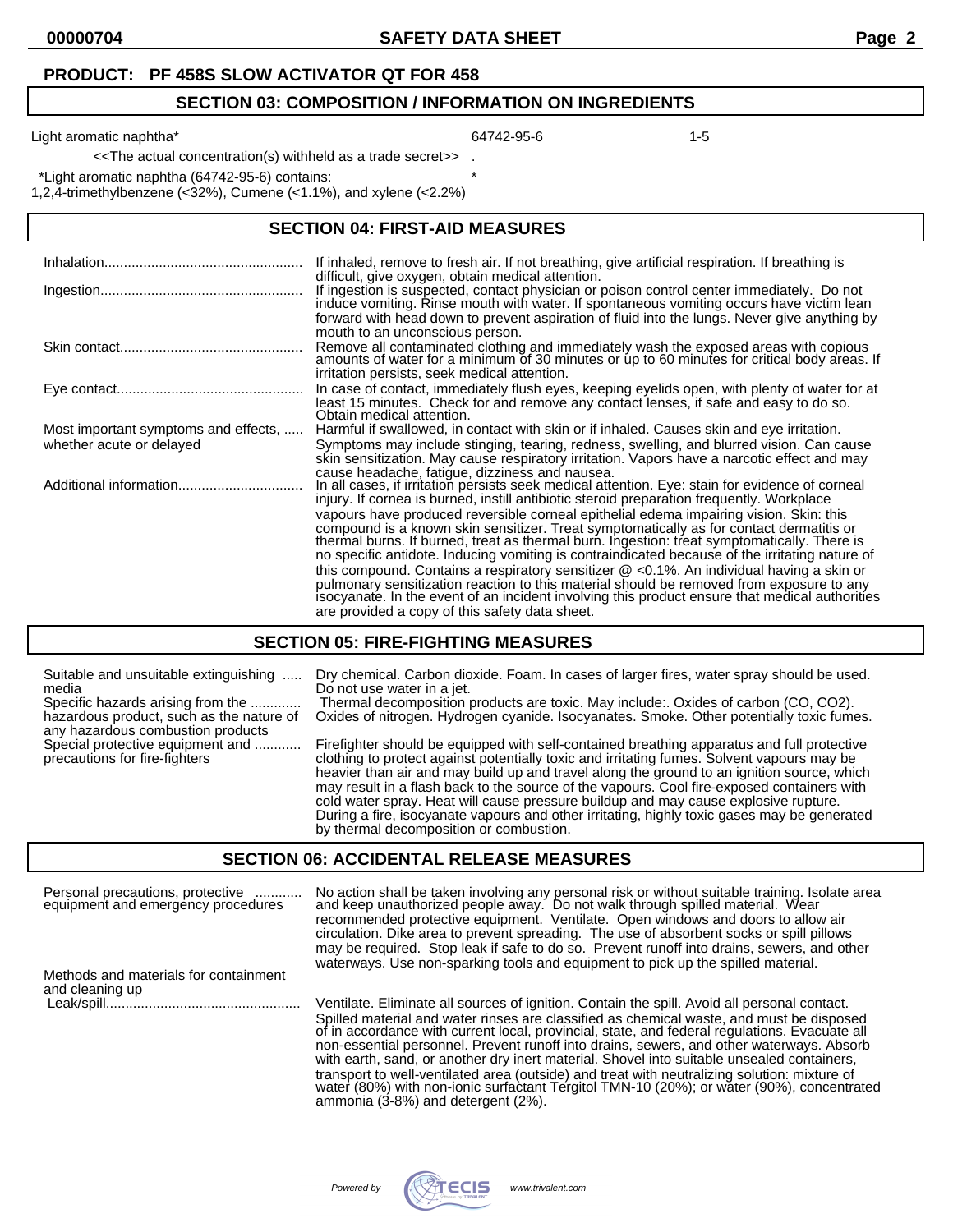### **PRODUCT: PF 458S SLOW ACTIVATOR QT FOR 458**

## **SECTION 06: ACCIDENTAL RELEASE MEASURES**

| Maior spills | If temporary control of isocyanate vapour is required, a blanket of protein foam may be   |
|--------------|-------------------------------------------------------------------------------------------|
|              | placed over spill. If transportation spill occurs in United States. call Chemtrec         |
|              | 1-800-424-9300. If transportation spill occurs in Canada, call Canutec at (613) 996-6666. |

### **SECTION 07: HANDLING AND STORAGE**

| Precautions for safe handling<br>Conditions for safe storage, including any<br>incompatibilities | Keep away from heat, sparks, and open flame. Ensure that equipment is properly bonded<br>and grounded during filling and transferring as product may become electrostatically<br>charged. Do not breathe vapours, mist or dust. Use adequate ventilation. Wear respiratory<br>protection if material is heated, sprayed, used in confined space, or if exposure limit is<br>exceeded. Warning properties (irritation of the eyes, nose and throat or odour) are not<br>adequate to prevent chronic overexposure from inhalation. Individuals with lung or<br>breathing problems or prior allergic reactions to isocyanates must not be exposed vapour<br>or spray mist. Avoid skin and eye contact. Decomposition products are highly toxic and<br>irritating. Wash thoroughly after handling. Employee education and training are important.<br>Store in tightly closed containers to prevent moisture contamination. Keep away from heat,<br>sparks, and open flames. Do not reseal if contamination is suspected. Exposure to vapours |
|--------------------------------------------------------------------------------------------------|------------------------------------------------------------------------------------------------------------------------------------------------------------------------------------------------------------------------------------------------------------------------------------------------------------------------------------------------------------------------------------------------------------------------------------------------------------------------------------------------------------------------------------------------------------------------------------------------------------------------------------------------------------------------------------------------------------------------------------------------------------------------------------------------------------------------------------------------------------------------------------------------------------------------------------------------------------------------------------------------------------------------------------------|
|                                                                                                  | of heated isocyanates can be extremely dangerous.                                                                                                                                                                                                                                                                                                                                                                                                                                                                                                                                                                                                                                                                                                                                                                                                                                                                                                                                                                                        |

## **SECTION 08: EXPOSURE CONTROLS / PERSONAL PROTECTION**

| <b>INGREDIENTS</b>               | <b>TWA</b>                | <b>ACGIH TLV</b><br><b>STEL</b>                                                                                                                                                                                                                                                                                                                                                                                                                                                                                                                                                                                                                                                                                                                                                                                                             | PEL                            | <b>OSHA PEL</b><br><b>STEL</b> | <b>NIOSH</b><br>REL |
|----------------------------------|---------------------------|---------------------------------------------------------------------------------------------------------------------------------------------------------------------------------------------------------------------------------------------------------------------------------------------------------------------------------------------------------------------------------------------------------------------------------------------------------------------------------------------------------------------------------------------------------------------------------------------------------------------------------------------------------------------------------------------------------------------------------------------------------------------------------------------------------------------------------------------|--------------------------------|--------------------------------|---------------------|
| Homopolymer of HDI               | $5 \text{ mg/m}$          | Not established                                                                                                                                                                                                                                                                                                                                                                                                                                                                                                                                                                                                                                                                                                                                                                                                                             | $5$ mg/m $3$                   | Not established                | $5 \text{ mg/m}$    |
|                                  | Supplier: 0.5 mg/m3 (TWA) |                                                                                                                                                                                                                                                                                                                                                                                                                                                                                                                                                                                                                                                                                                                                                                                                                                             |                                |                                |                     |
| 4-Chlorobenzotrifluoride         | Not established           | Not established                                                                                                                                                                                                                                                                                                                                                                                                                                                                                                                                                                                                                                                                                                                                                                                                                             | Not established                | Not established                | Not established     |
| 2-Butoxyethyl Acetate            | 20 ppm TLV                | Not established                                                                                                                                                                                                                                                                                                                                                                                                                                                                                                                                                                                                                                                                                                                                                                                                                             | Not established                | Not established                | 5 ppm               |
| Light aromatic naphtha*          | Not established           | Not established                                                                                                                                                                                                                                                                                                                                                                                                                                                                                                                                                                                                                                                                                                                                                                                                                             | 500 ppm (2000<br>$mg/m3$ ) TWA | Not established                | 350 mg/m3 TWA       |
| Appropriate engineering controls |                           | Provide natural or mechanical ventilation to control exposure levels below airborne<br>exposure limits. Local mechanical exhaust ventilation should be used at sources of air<br>contamination, such as open process equipment, or during purging operations, to capture<br>gases and fumes that may be emitted. Standard reference sources regarding industrial<br>ventilation (ie. ACGIH industrial ventilation) should be consulted for guidance about<br>adequate ventilation.                                                                                                                                                                                                                                                                                                                                                          |                                |                                |                     |
| Personal Protective Equipment    |                           | Whenever concentrations of isocyanates exceed the exposure limit or are not known,<br>respiratory protection must be worn. A positive pressure, supplied-air respirator or a<br>self-contained breathing apparatus is recommended. At least an air-purifying respirator<br>equipped with an organic vapour cartridge and particulate pre-filters must be worn.<br>However, this should be permitted only for short periods of time (< 1 hour) at relatively low<br>concentrations (at or near the exposure limit). The use of a positive pressure air supplied<br>respirator is mandatory when airborne concentrations are not known or airborne solvent<br>levels are 10 times the appropriate exposure limit or spraying is performed in a confined<br>space or with limited ventilation. Do not exceed the use limits of the respirator. |                                |                                |                     |
|                                  |                           | Liquid chemical goggles. Contact lenses should not be worn when working with this<br>chemical.                                                                                                                                                                                                                                                                                                                                                                                                                                                                                                                                                                                                                                                                                                                                              |                                |                                |                     |
|                                  |                           | Wear skin protection equipment. The selection of skin protection equipment depends on<br>the nature of the work to be performed. In the case of mixtures, consisting of several<br>substances, the protection time of the gloves cannot be accurately estimated. The<br>following gloves are recommended :. Nitrile rubber. Contact glove supplier for<br>recommendations.                                                                                                                                                                                                                                                                                                                                                                                                                                                                  |                                |                                |                     |
|                                  |                           | Wear adequate protective clothes. Wear impervious protective clothing.<br>Safety boots per local regulations.<br>Emergency showers and eye wash stations should be available. Employees should wash<br>their hands and face before eating, drinking, or using tobacco products. Educate and train<br>employees on the safe use and handling of the product.                                                                                                                                                                                                                                                                                                                                                                                                                                                                                 |                                |                                |                     |
|                                  |                           | Medical supervision of all employees who handle or come in contact with isocyanates is<br>recommended. These should include preemployment and periodic medical examinations<br>with pulmonary function test (FEC, FVC as a minimum). Persons with asthmatic-type<br>conditions, chronic bronchitis, other chronic respiratory diseases or recurring skin eczema<br>or sensitization should be excluded from working with isocyanates. Once a person is<br>diagnosed as sensitized to an isocyanate, no further exposure can be permitted. These<br>should include preemployment and periodic medical examinations with pulmonary function                                                                                                                                                                                                   |                                |                                |                     |

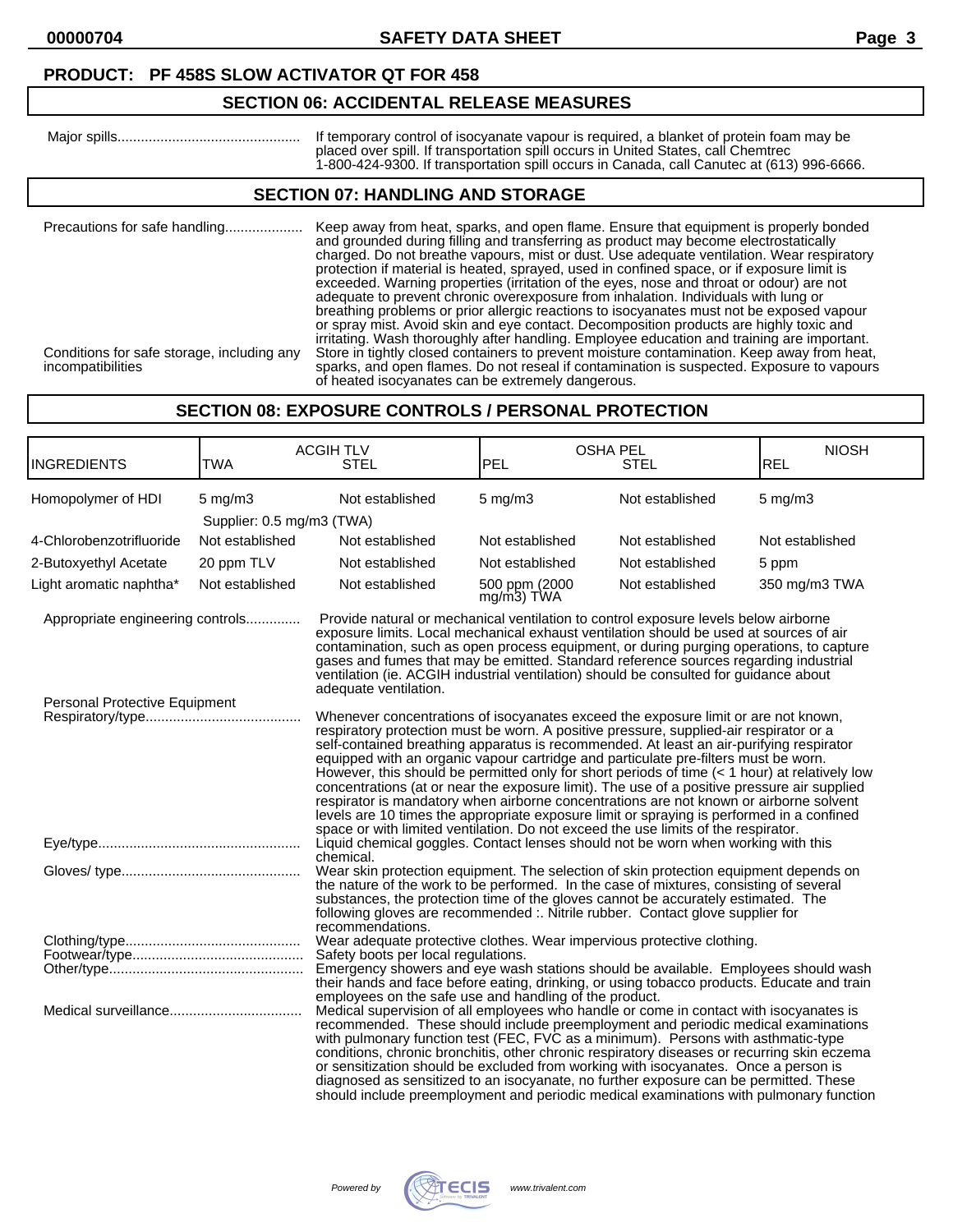#### **PRODUCT: PF 458S SLOW ACTIVATOR QT FOR 458**

### **SECTION 08: EXPOSURE CONTROLS / PERSONAL PROTECTION**

Medical surveillance.................................. test (fev, fvc as a minimum). Persons with asthmatic-type conditions, chronic bronchitis, other chronic respiratory diseases or recurrant skin eczema or sensitization should be excluded from working with isocyanates. Once a person is diagnosed as sensitized to an isocyanate, no further exposure can be permitted.

#### **SECTION 09: PHYSICAL AND CHEMICAL PROPERTIES**

## **SECTION 10: STABILITY AND REACTIVITY**

| Possibility of hazardous reactions                                     | Contact with moisture and other materials will react with isocyanates.<br>Stable at normal temperatures and pressures.<br>Contact with moisture, other materials that react with isocyanates, or temperatures above<br>177C, may cause polymerization.                          |
|------------------------------------------------------------------------|---------------------------------------------------------------------------------------------------------------------------------------------------------------------------------------------------------------------------------------------------------------------------------|
| Conditions to avoid, including static<br>discharge, shock or vibration | Avoid heat, spark, open flames. Moisture.                                                                                                                                                                                                                                       |
| Hazardous decomposition products                                       | Water, Amines, Strong bases, Alcohols, Copper alloys. Strong oxidizing agents.<br>No hazardous decomposition products when stored and handled correctly. Thermal<br>decomposition may produce acrid smoke and irritating fumes. See hazardous combustion<br>products section 5. |

## **SECTION 11: TOXICOLOGICAL INFORMATION**

| IINGREDIENTS                                                                    | <b>LC50</b>                                                                                                                                                                                                                             | LD50                                                           |  |
|---------------------------------------------------------------------------------|-----------------------------------------------------------------------------------------------------------------------------------------------------------------------------------------------------------------------------------------|----------------------------------------------------------------|--|
| Homopolymer of HDI                                                              | 390-453 mg/m3 rat 4 hours                                                                                                                                                                                                               | $>$ 5,000 mg/kg (rat, oral);<br>> 5,000 mg/kg (rabbit, dermal) |  |
| 4-Chlorobenzotrifluoride                                                        | 4479 ppm                                                                                                                                                                                                                                | $>6,800$ mg/kg (rat oral);<br>>2,700 mg/kg (rabbit dermal)     |  |
| 2-Butoxyethyl Acetate                                                           | $>$ 450 ppm rat 6h                                                                                                                                                                                                                      | 1,600 mg/kg (rat, oral)<br>1,480 mg/kg (rabbit, dermal)        |  |
| Light aromatic naphtha*                                                         | 10.2 mg/L (inhal, hr.)                                                                                                                                                                                                                  | >2000<br>$>3400$ mg/kg (oral, rat).<br>mg/kg (dermal, rabbit)  |  |
| Symptoms related to the physical, chemical<br>and toxicological characteristics | Eye contact. Skin contact. Inhalation.<br>Causes skin irritation. Causes reddening, stinging and swelling. Persons previously<br>sensitized can experience allergic reaction with symptoms of reddening, itching, swelling<br>and rash. |                                                                |  |
|                                                                                 | Not available.<br>Causes eye irritation. Can cause tearing, reddening and swelling. May cause temporary                                                                                                                                 |                                                                |  |

corneal damage. Vapours can produce irritation. Symtoms include tearing and reddening. Ingestion.................................................... May be harmful or fatal if swallowed. May cause central nervous system effects such as headache, nausea, vomiting and weakness.

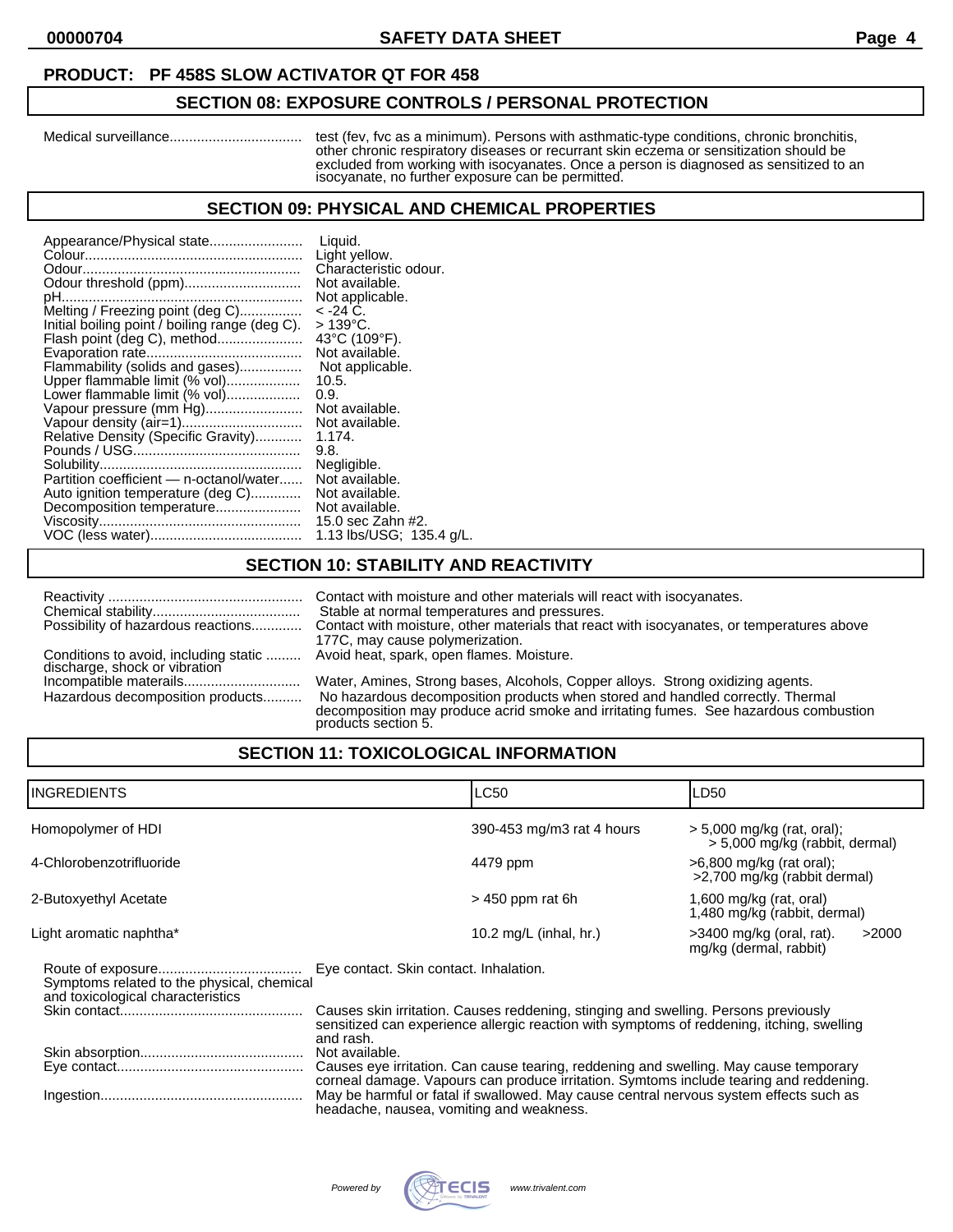#### **PRODUCT: PF 458S SLOW ACTIVATOR QT FOR 458**

## **SECTION 11: TOXICOLOGICAL INFORMATION**

|                                                                      | Isocyanate vapour/mists at concentrations above the exposure limits can irritate (burning<br>sensation) the mucous membranes in the respiratory tract. This can cause a runny nose,<br>sore throat, coughing, chest discomfort, difficult breathing and reduced pulmonary<br>functioning. Persons with preexisting, nonspecific bronchial hyperreactivity can respond to<br>concentrations below the exposure limit with similar symptoms as well as asthma attack.<br>Exposure well above the exposure limit may lead to bronchitis, bronchial spasm and<br>pulmonary edema. Chemical or hypersensitive pneumonitis, with flu-like symptoms has<br>also been reported. These symptoms can be delayed up to several hours after exposure.<br>Solvent vapours may be irritating to the eyes, nose and throat, resulting in redness, burning<br>and itching of eyes, dryness of the throat and tightness in the chest. Breathing of high<br>vapour concentrations may cause anesthetic effects and serious health effects. Excessive<br>inhalation of vapours can cause respiratory irritation, dizziness, headache, nausea and<br>asphyxiation. |
|----------------------------------------------------------------------|------------------------------------------------------------------------------------------------------------------------------------------------------------------------------------------------------------------------------------------------------------------------------------------------------------------------------------------------------------------------------------------------------------------------------------------------------------------------------------------------------------------------------------------------------------------------------------------------------------------------------------------------------------------------------------------------------------------------------------------------------------------------------------------------------------------------------------------------------------------------------------------------------------------------------------------------------------------------------------------------------------------------------------------------------------------------------------------------------------------------------------------------|
| Effects of chronic exposure                                          | As a result of previous repeated overexposure or a single large dose, certain individuals<br>develop sensitization which will cause them to react to a later exposure to product at levels<br>well below the exposure limit. Symptoms including chest tightness, wheezing, cough,<br>shortness of breath or asthma attack, could be immediate or delayed. There are reports<br>that once sensitized, an individual can experience these symptoms upon exposure to dust,<br>cold air or other irritants. This increased lung sensitivity can persist for weeks and, in<br>severe cases, for several years. Sensitization can be permanent. Prolonged or repeated<br>exposure may cause lung damage, including a decrease in lung function. Prolonged<br>vapour contact may cause conjunctivitis. Prolonged skin contact may cause reddening,<br>swelling, rash, scaling, blistering, and in some cases, sensitization. Chronic exposure to<br>organic solvents may cause permanent brain and nervous system damage. Intentional                                                                                                                 |
|                                                                      | misuse by deliberately concentrating and inhaling this product may be harmful or fatal.<br>None of the components present in this material at concentrations equal to or greater than<br>0.1% are listed by IARC, NTP, OSHA or ACGIH as a carcinogen.                                                                                                                                                                                                                                                                                                                                                                                                                                                                                                                                                                                                                                                                                                                                                                                                                                                                                          |
| Sensitizing capability of material<br>Specific Target Organ Toxicity | No component of this product present at levels greater than or equal to 0.1%.<br>May cause sensitization by skin contact.<br>May cause drowsiness or dizziness. May cause respiratory irritation.                                                                                                                                                                                                                                                                                                                                                                                                                                                                                                                                                                                                                                                                                                                                                                                                                                                                                                                                              |

### **SECTION 12: ECOLOGICAL INFORMATION**

| Persistence and degradability |  |
|-------------------------------|--|
| Bioaccumulative potential     |  |
|                               |  |
|                               |  |

Product data not available. Product data not available. Product data not available. Product data not available. Do not allow to enter waters, waste water or soil.

#### **SECTION 13: DISPOSAL CONSIDERATIONS**

contaminated packaging

Information on safe handling for disposal . Dispose of waste in accordance with all applicable Federal, Provincial/State and local and methods of disposal, including any regulations. Empty containers must be handled with c regulations. Empty containers must be handled with care due to product residue.

#### **SECTION 14: TRANSPORT INFORMATION**

|                              | UN1263 - PAINT RELATED MATERIAL - Class 3 - Packing Group III - This product meets<br>the limited quantity exemption when packaged in containers less than 5 liters. |
|------------------------------|----------------------------------------------------------------------------------------------------------------------------------------------------------------------|
|                              | UN1263 - PAINT RELATED MATERIAL - Class 3 - Packing Group III - This product meets<br>the limited quantity exemption when packaged in containers less than 5 liters  |
|                              | 49CFR173.150 provides an exception to the requirements of subsection 172.101                                                                                         |
|                              | flammable liquids in Packing Group III and combustible liquids, inner packagings not over                                                                            |
|                              | 5.0 L (1.3 gallons) net capacity each, packed in a strong outer packaging.                                                                                           |
| IATA Classification (Air)    | UN1263 - PAINT RELATED MATERIAL - Class 3 - Packing Group III. Limited Quantity.                                                                                     |
|                              | Do not ship by air without checking appropriate IATA regulations.                                                                                                    |
| IMDG Classification (Marine) | UN1263 - PAINT RELATED MATERIAL - Class 3 - Packing Group III - EmS: F-E S-E.                                                                                        |
|                              | Limited Quantity. Check IMDG regulations for limited quantity exemptions.                                                                                            |
|                              | Potential marine pollutant.                                                                                                                                          |
|                              | In accordance with Part 2.2.1 of the Transportation of Dangerous Goods Regulations (July                                                                             |
|                              | 2, 2014) - we certify that classification of this product is correct. .                                                                                              |

# **SECTION 15: REGULATORY INFORMATION**

|                                          | All con |
|------------------------------------------|---------|
| <b>SARA Title III</b>                    |         |
| Section 302 - extremely hazardous  None. |         |
| substances                               |         |

In Domestic Substances List (DSL). Il components are listed. his product is considered hazardous under the OSHA Hazard Communication Standard.